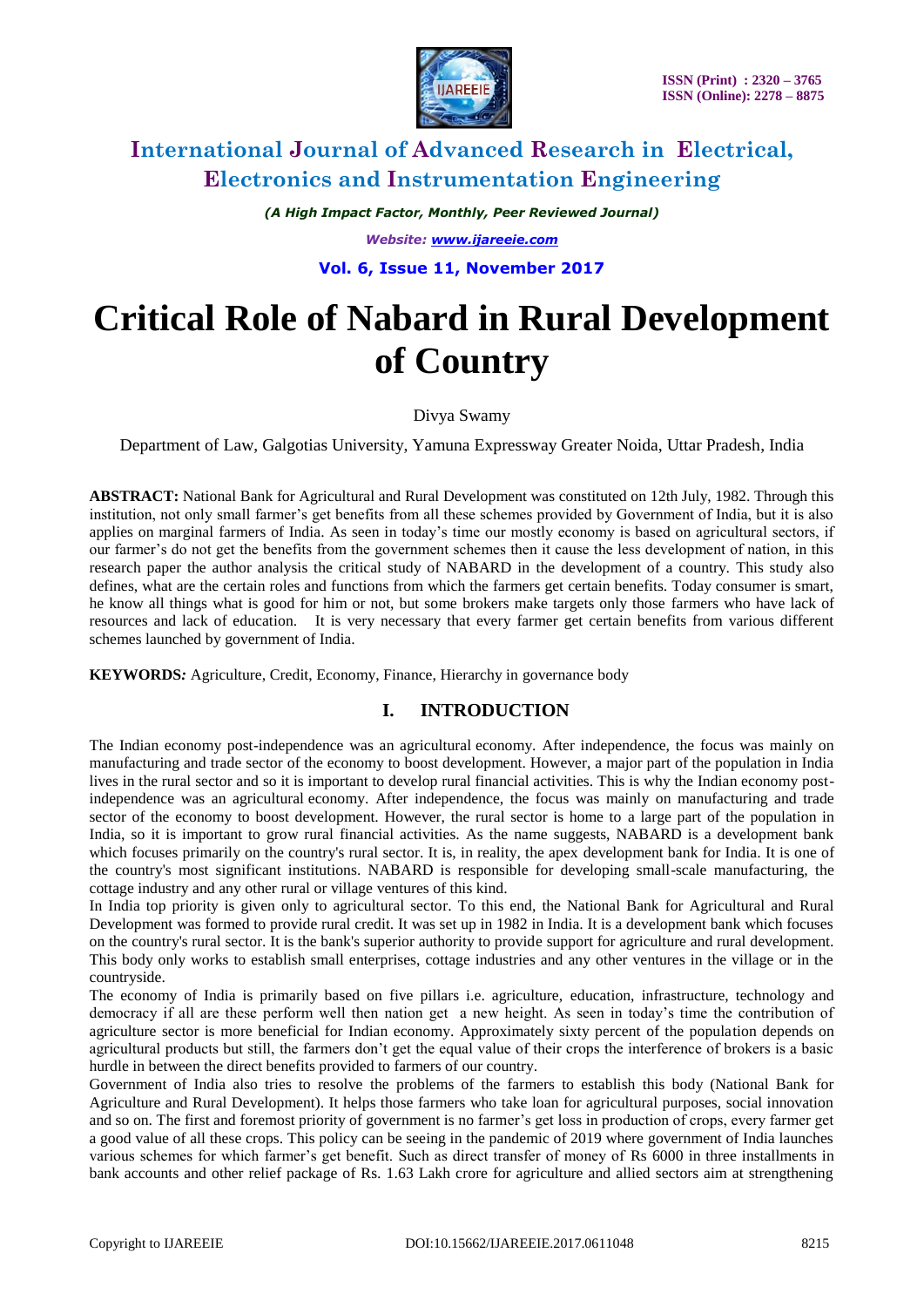

### *(A High Impact Factor, Monthly, Peer Reviewed Journal)*

*Website: [www.ijareeie.com](http://www.ijareeie.com/)*

### **Vol. 6, Issue 11, November 2017**

infrastructure, logistics and capacity building. So that every farmer get the actual value of their crops and the profit whatever he gains from it. There shall be no discrimination on the basis of fraud, wrong intention and so on. NABARD has also provided regional rural banks, cooperative banks during a pandemic, with a special liquidity facility so that farmers can benefit from better crop production. Fifty per cent of rural loans are paid out in India, especially in rural areas, by cooperative banks and regional banks in those regions. It is the responsibility of NABARD to mandate

and oversee the operations of cooperative banks and provincial rural banks. NABARD works primarily to provide the rural credit distribution system with a strong and efficient basis and enables it to take care of the expanding and diverse credit needs of agriculture and rural growth.

As per the records of past ten years, NABARD plays an important role in developing the rural economy and perform all its functions smoothly and efficiently. As per the banks data approximately Rs 3,020 crore was credit for the financing seasonal agricultural operations.

Set up on 12 July 1982, the company had an initial capital of 100 crores. The bank is under the supervision of a Board of Directors that will be appointed by the Government of India. NABARD headquarters are in Mumbai, but it has various branches and regional divisions.

NABARD plays a key role in the development and effectiveness of the existing rural credit system. Co-operative banks and regional rural banks provide over half of the credit in rural areas. It is the responsibility of NABARD to regulate and oversee the functioning of such banks. Over the years, NABARD has pushed for the development of credit schemes to meet its new credit requirements for rural populations.

Other than meeting credit requirements of the rural sector NABARD is also instrumental in social innovations and projects. It partners with various organisations for many innovative projects such as SHG-Bank linking, innovative schemes for water and soil conservation. Over the last three decades, the institution has gained goodwill and trust in the farmers and rural communities.

Schemes of government:

- *Dairy and Fisheries Schemes:* This scheme was initiated in 2005 by the Government of India. By setting up small dairy farms, the primary objective of this scheme was to raise grievances. This scheme also covered other goals, such as the establishment of modern dairies for the processing of farm milk, and the advancement of technology for the commercial modulation of milk. Self-employment, generation and infrastructure enhancement for the rural areas and unorganized industries.<sup>1</sup>
- *PradhanMantriAwaasYojana (Grameen):* The prime objective of government is every person who resides in rural areas get their own house by the year 2022, the National Rural Infrastructure Development Agency also sanction an amount of Rs. 9000 crore with a prime aim to build a pakka house with all basic amenities.
- *Kisan Credit Card scheme:* The objective of government to launch the scheme is every farmer get benefit while applying in such schemes. From this scheme a farmer can get easy loan for his crop. This scheme was designed by NABARD in association with the RBI in August 2018 for providing crop loans.
- *Long term irrigation fund scheme:* this fund was introduced mainly to provide funding for 99 irrigation projects by initiating an amount of Rs. 20,000 crore. Post the amount sanctioning of 99 projects.
- *Rural Infrastructure Development fund:* Rural Infrastructure Development fund was introduced by Reserve Bank of India considering the shortfall in lending to priority sector for supporting rural infrastructure projects.
- *Long term loans:* long term loans are provided to financial institutions for various farm and non- farm related activities. The tenure of the long-term loan is from eighteen months to maximum of five years.
- *Short-term loans:* these types of loans are provided by various financial institutions to farmers for the purpose of production of crop. By providing this loan, one can assure about the food security in the country.

Functions:

 $\overline{a}$ 

- To function as the Superior Finance Agency for Investment and Production Credit Institutions to support various development activities in rural areas.
- Take institution-building initiatives to enhance the absorptive ability of the credit distribution system, including supervision, formulation of scheme renewals, reprogramming of credit institutions and training of workers.

<sup>1</sup> http://www.slideshare.in/ schemes of government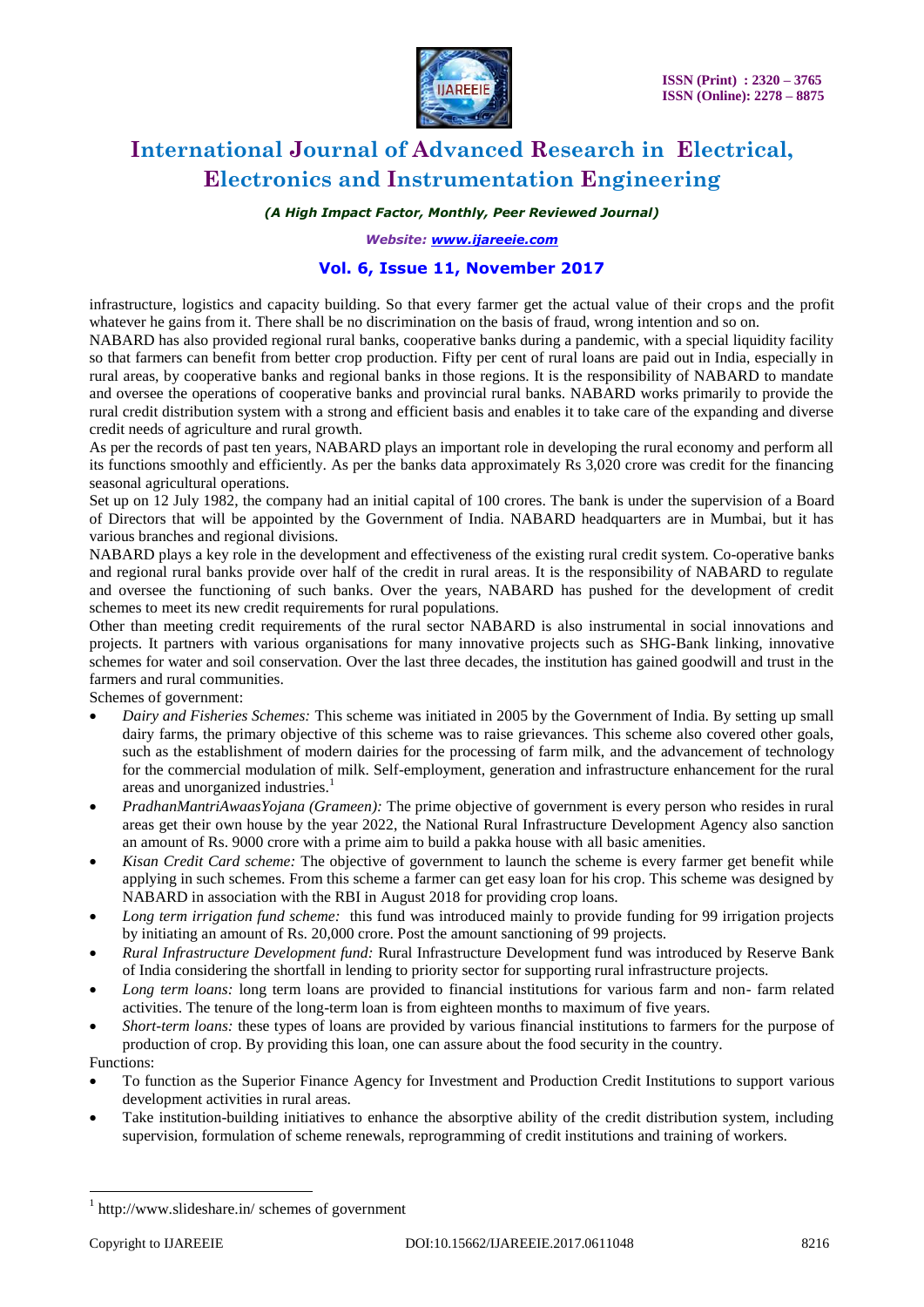

*(A High Impact Factor, Monthly, Peer Reviewed Journal)*

*Website: [www.ijareeie.com](http://www.ijareeie.com/)*

### **Vol. 6, Issue 11, November 2017**

- Organization of rural financing activities for all institutions engaged in ground-level development work and liaison with the Government of India, the Government of the State, the Reserve Bank and other national institutions concerned with the formulation of policies.
- To track and review initiatives refinanced by it.
- Projects developed under the Integrated Rural Development Program are given high priority by NABARD.
- It provides refinancing for the accounts of the Integrated Rural Development Programme in order to provide the largest share of funding for the Integrated Rural Development Programme's poverty alleviation programmes.

Role of Nabard:

- It is a superior institution with the power to deal with all strategy, planning and operational matters relating to lending to agriculture and other economic activities in rural areas.
- It is a refinancing agency for those institutions which provide investment and production credit for the promotion of a number of rural development programmes.
- The permeable ability of the credit distribution system in India is being strengthened, including monitoring, rehabilitation scheme formulation, credit institution restructuring and staff training.
- It manages rural credit financing activities of all types of institutions engaged in ground-level development work, while maintaining liaison with the Government of India and other Governments of the State, as well as with the RBI and other national institutions involved in policy formulation<sup>2</sup>.

#### Banking services:

Various schemes under NABARD discussed as Figure 1 in the below figure.



**Figure 1: Banking services under NABARD**

*Production credit:*

Production credit is one of the important tools for the growth in agriculture sector. From this scheme not only small farmers get benefit but marginal farmers also get certain benefits.

*Farmer's club programme:*

 $\overline{a}$ 

<sup>&</sup>lt;sup>2</sup>Role of nabard article jagran josh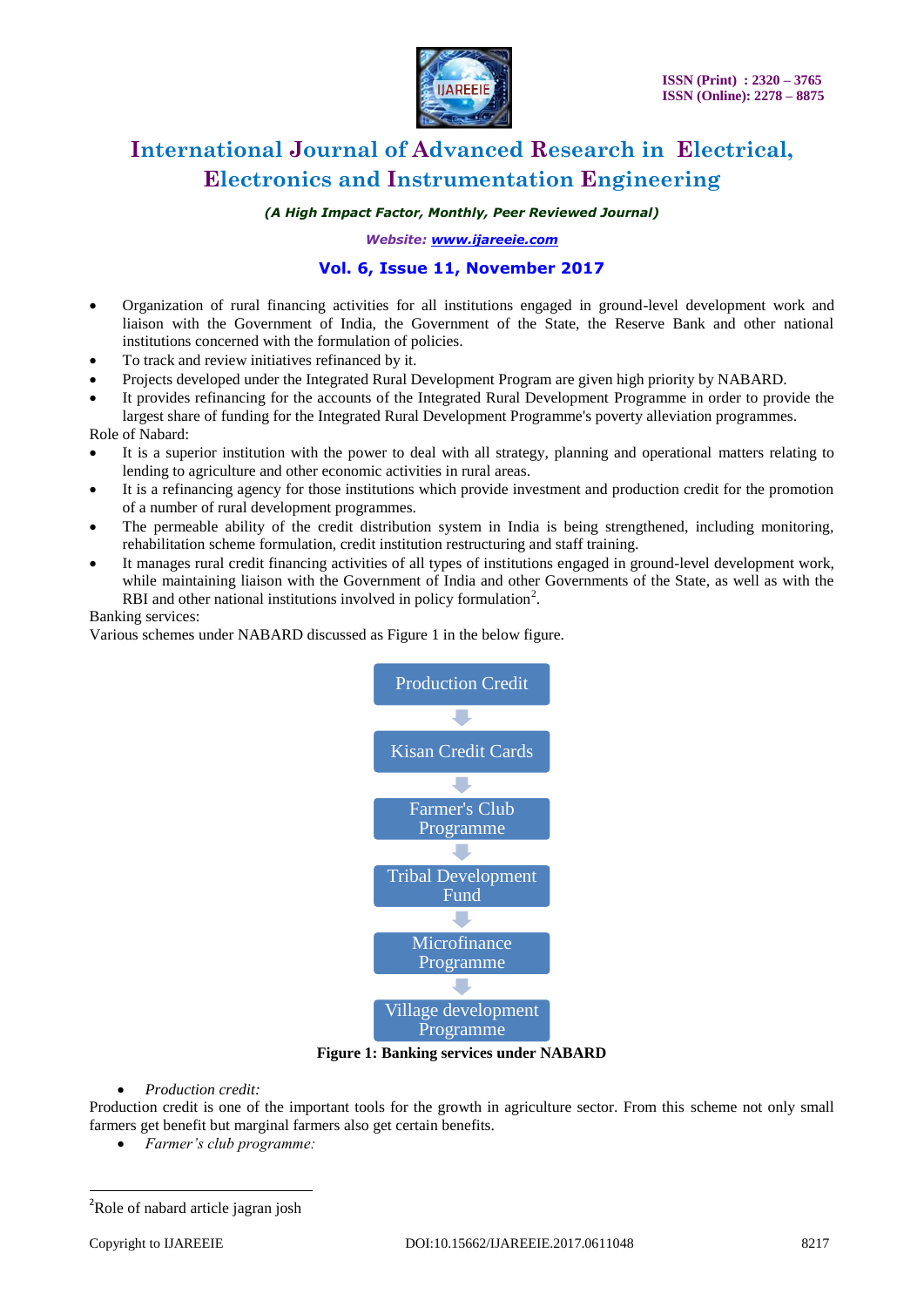

### *(A High Impact Factor, Monthly, Peer Reviewed Journal)*

*Website: [www.ijareeie.com](http://www.ijareeie.com/)*

### **Vol. 6, Issue 11, November 2017**

In 2005, the scheme was renamed as farmer's club programme which works on grass root level informal forum of farmers in the village. Such clubs are organized by rural branches of bank with support and financial assistance from NABARD for benefits to banks and farmers.

- *Tribal development fund:*
- This scheme merge environmental and social aspects to ease sustainable livelihoods for tribal families.
	- *Microfinance program:*

This scheme launches for the improvement over small industries development bank of India. Nabard will provide an eighteen months term loan to microfinance firms of its own beside one year special refinance schemes as directed by the reserve bank of India.

*Village development program:* 

This scheme was launched for development of villages with a consultation with other communities of village. The prime focus is on financial inclusion and also to develop the selected village in an integrated manner. NABARD achievements:

In the structured rural credit system, NABARD is the apex institution. In reducing regional inequalities, it plays an important role and supports small farmers, marginal farmers and the poorer sections of society. It channels its agricultural and rural development refinancing facilities in the country through major financial intermediaries, such as SCBs, SLDBs, RRBs, commercial banks, etc.

#### *Short Term Credit:*

It approved Rs. 8,764 crores as short-term credit to SCBs and RRBs during 2002-03 for financing seasonal agricultural operations, crop marketing, fertilizer purchase and distribution, and cooperative sugar factory working capital requirements.

*Medium Term Credit:* 

In 2002-03, as a medium-term credit to SCBs and RRBs for permitted agricultural purposes, the NABARD sanctioned Rs. 496 crores.

#### *Long Term Credit:*

NABARD provides state governments with long-term loans not exceeding 20 years in order to allow them to contribute to the cooperative credit institutions' share capital. For this reason, it approved Rs. 62 crores to state governments in 2002-03.

*Schematic Lending:* 

NABARD offers refinancing facilities for minor irrigation, land development, farm mechanization, planting, horticulture, poultry, sheep farming, pig farming, fisheries, dairy farming, storage, market yards, IRDP, etc. Other Achievements:

- Provision of refinance support
- Improving rural infrastructure
- Supervision of Regional Rural Banks and Cooperative Banks
- Development of sound banking practices within the economically backward sections of India
- NABARD has designated the KCC that has benefitted crores of farmers in the country
- The institution pioneered watershed development for climate proofing

The prime objective to constitute a NABARD board is to supervise and regulate the functions of regional rural banks and the cooperative banks which account for fifty percent of the rural credit. Nabard manage to make sure that a strong credit distribution system is in place to provide rural credit than can support the growing and expanding credit requirements for agriculture and rural development.

Activities to discharge credit functions:

- Nabard drawn up the guidelines for the functioning of the financial institutions in rural India
- It issues credit facilities to these financial institutions
- It superintends the flow of rural credit at the ground level.

Other activities:

 It help the rural credit institutions like RRBs and cooperative banks to formulate development actions schemes for themselves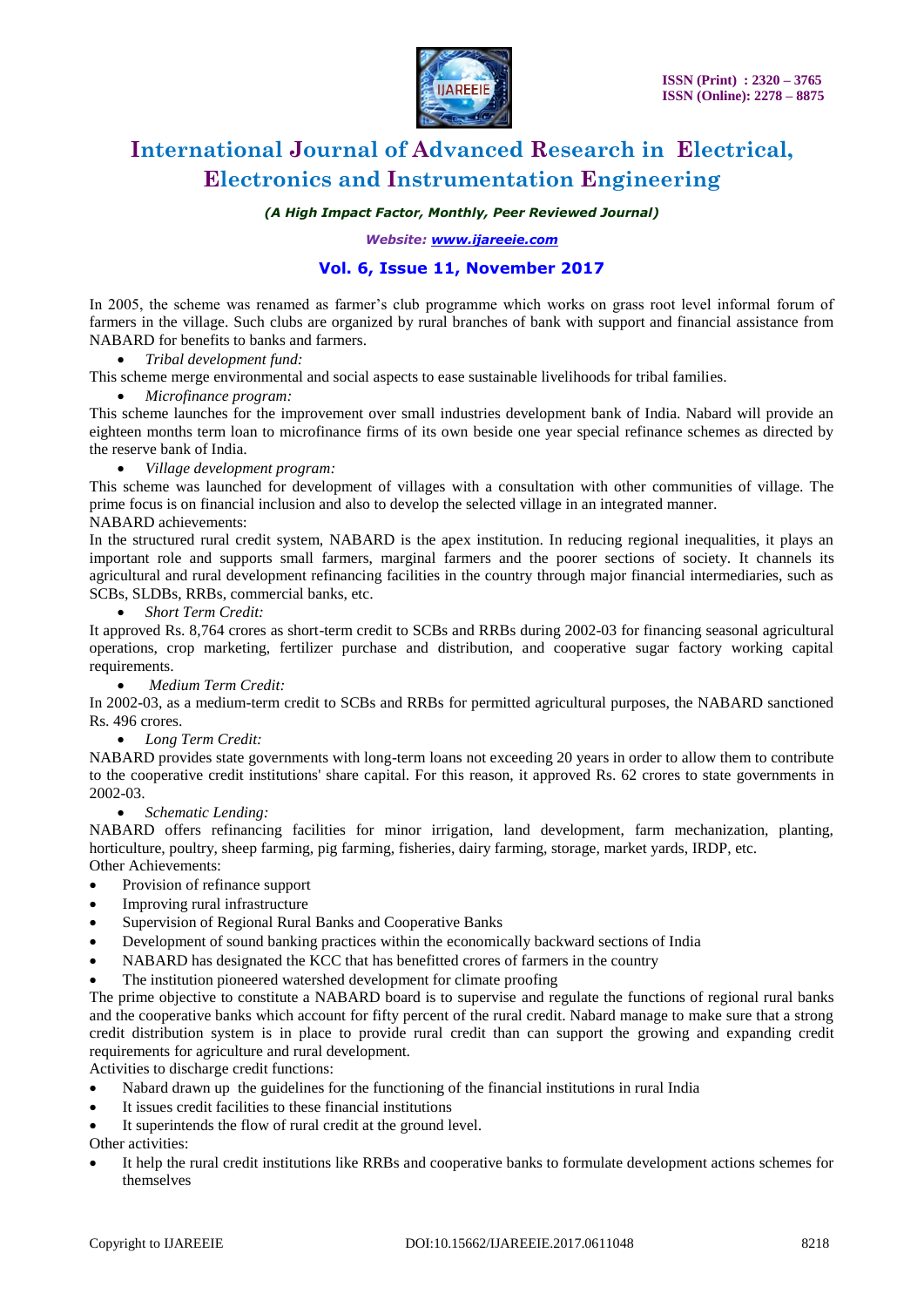

### *(A High Impact Factor, Monthly, Peer Reviewed Journal)*

*Website: [www.ijareeie.com](http://www.ijareeie.com/)*

### **Vol. 6, Issue 11, November 2017**

- To better the affairs of the regional rural banks, it assist them in signing memorandums of understanding with the government and cooperative banks
- It also extends its support financially to aid the training institutes of commercial banks, cooperative banks
- For the improvement of the management information system, development of human resource and to computerize the operations of cooperative banks.



**Figure 2: Governance body of NABARD**

Governance body of NABARD describe above in Figure 2

Board of directors: nabard affairs are governed by a board of directors. The boards of directors are appointed by the Government of India in continuation with NABARD Act. It is composed of the following chairman, three directors with experience in rural economics, rural development, the village and cottage industries, the small-scale industries, three directors from the reserve bank directors, three directors from the central government officials and the managing director.

Executive committees: The board of directors constitutes an executive committee consisting of executive directors. The executive committee shall discharge such function as it may be delegation to it by the board. Core duties:

- It works towards uplifting the rural and agricultural sectors and prepare ground for rural and social innovation.
- It plays an important role in framing development initiatives for our country rural country rural sector.

NABARD (Amendment) Bill, 2017:

 The bill was amended to allow the central government to raise NABARD approved capital from Rs. 5,000 crore to Rs 30,000 crore.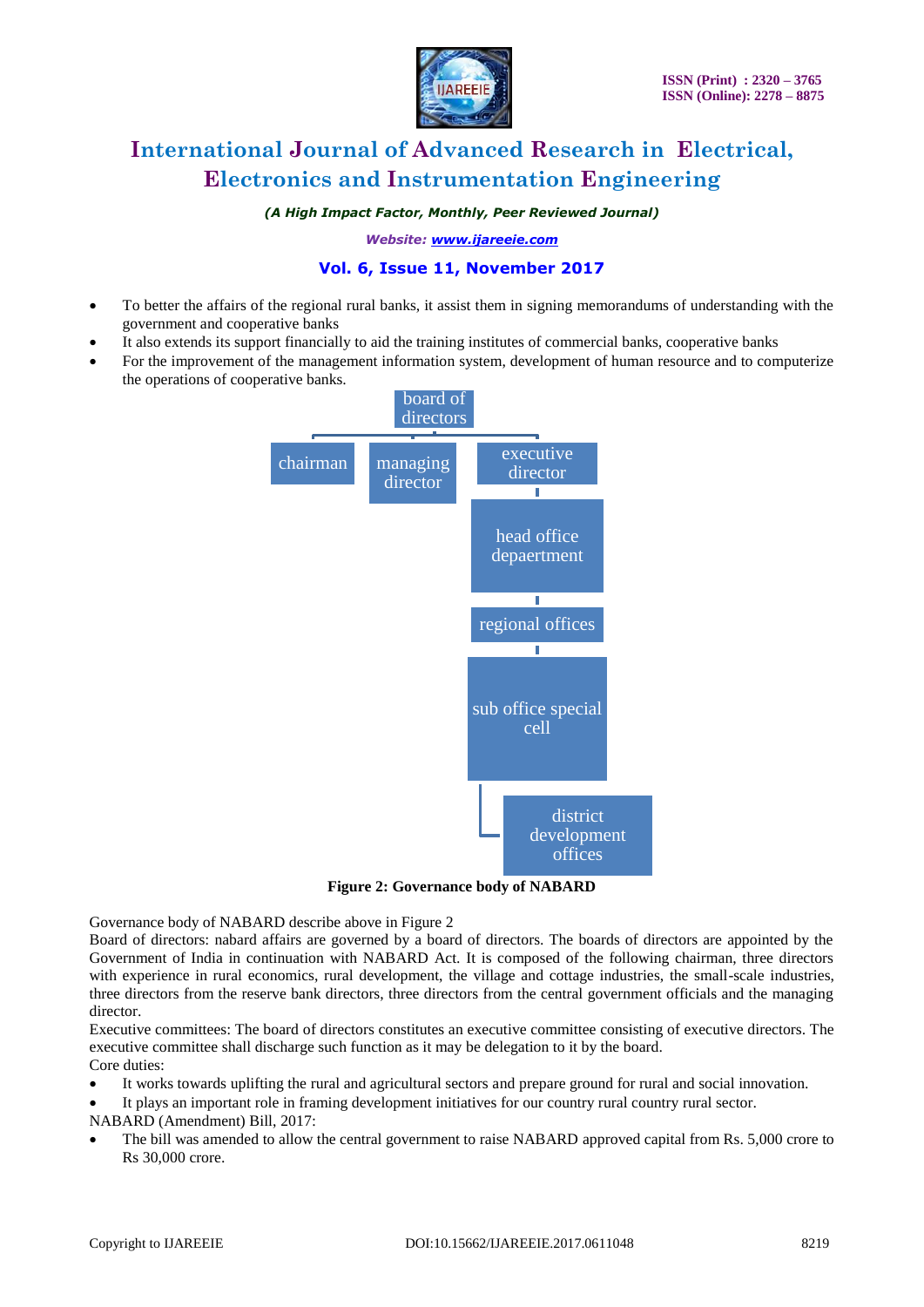

### *(A High Impact Factor, Monthly, Peer Reviewed Journal)*

*Website: [www.ijareeie.com](http://www.ijareeie.com/)*

### **Vol. 6, Issue 11, November 2017**

- Increase in capital of NABARD: as per act of 1981, nabard may have a capital of Rs. 100 crore. This capital can be further increased to Rs 5000 crore by the union government after consultation with reserve bank of India. This bill allows central government to increase the capital to Rs 30,000 crore.
- Micro, small and medium enterprises: under the act of 1981, NABARD was responsible for providing credit and other facilities to industries having an investment of upto Rs 20 lakh in machinery and plant. This bill extends this to apply to enterprises with investment upto Rs. Ten crore in the manufacturing sector and Rs. five crore in the services sector.

#### Challenges:

#### *Lack of inadequate finance:*

This is the first problem in NABARD scheme, if there is lack in finance support then how a middle man can fulfill their dreams, how he can save his income due to poverty. These problems only occur when there is lack of deposits.

*High over dues and poor recovery of loans:*

This problem only occurs when dues of loan amount cannot complete by poor people. There are lots of reasons for high over dues i.e. less unqualified and untrained staff, less productive use of credit, lack in proper marketing through various channels and so on.

*Lack of proper coordination between NABARD and other financial institution:*

It is also major problem and big challenge in NABARD, due to lack in communication and coordination between NABARD and other commercial banks this problem occurs.

*Lack of resources:*

Lack of resources also cause a big problem, in rural areas a poor people cannot afford the resources due to proper fund, when he ask for loan then there are lots of hurdles facing by him to get a quick loan.

*Lack of awareness and good knowledge:*

As seen in present time a consumer is a king of market, and if he did not aware from new technologies and have not sufficient good knowledge then lots of problems are rising.

- Another problem is regional imbalance in banking facilities provided by NABARD.
- Solutions:
	- *Improve the chain system to upto ground level:*

It is very necessary whatever the policies launched by Government of India, shall be focus upto ground level, so that no poor people can deprived from getting benefits from these schemes.

*Improve resources:*

It is most important that resources can be provided properly, so that every person gets certain benefits from all of these.

*Loans shall be provided for correct purpose:*

It is very important that loan shall be provided for correct purpose so that every person get loan amount to fulfill his needs.

*Awareness among people:*

In today's time it is very necessary a consumer shall aware from all these services so that no one can do a fraud from honest person.

*Improvement in technologies:*

Today is a time of advance technology and in this advancement if a person deprived from using of these resources then it is not good for the development of nation.

• Increase in capital of NABARD

### **II. CONCLUSION**

India is a country of rural person every person get food only when our farmers produce grains/crops in their field with his hard work and labour. If they don't get a good support from government then no person get food in their houses. In the advancement of technology every person gets everything in a limited period of time and fast. In agricultural sector also government launches many schemes for the welfare of farmers so that no farmer remain poor and get equal money